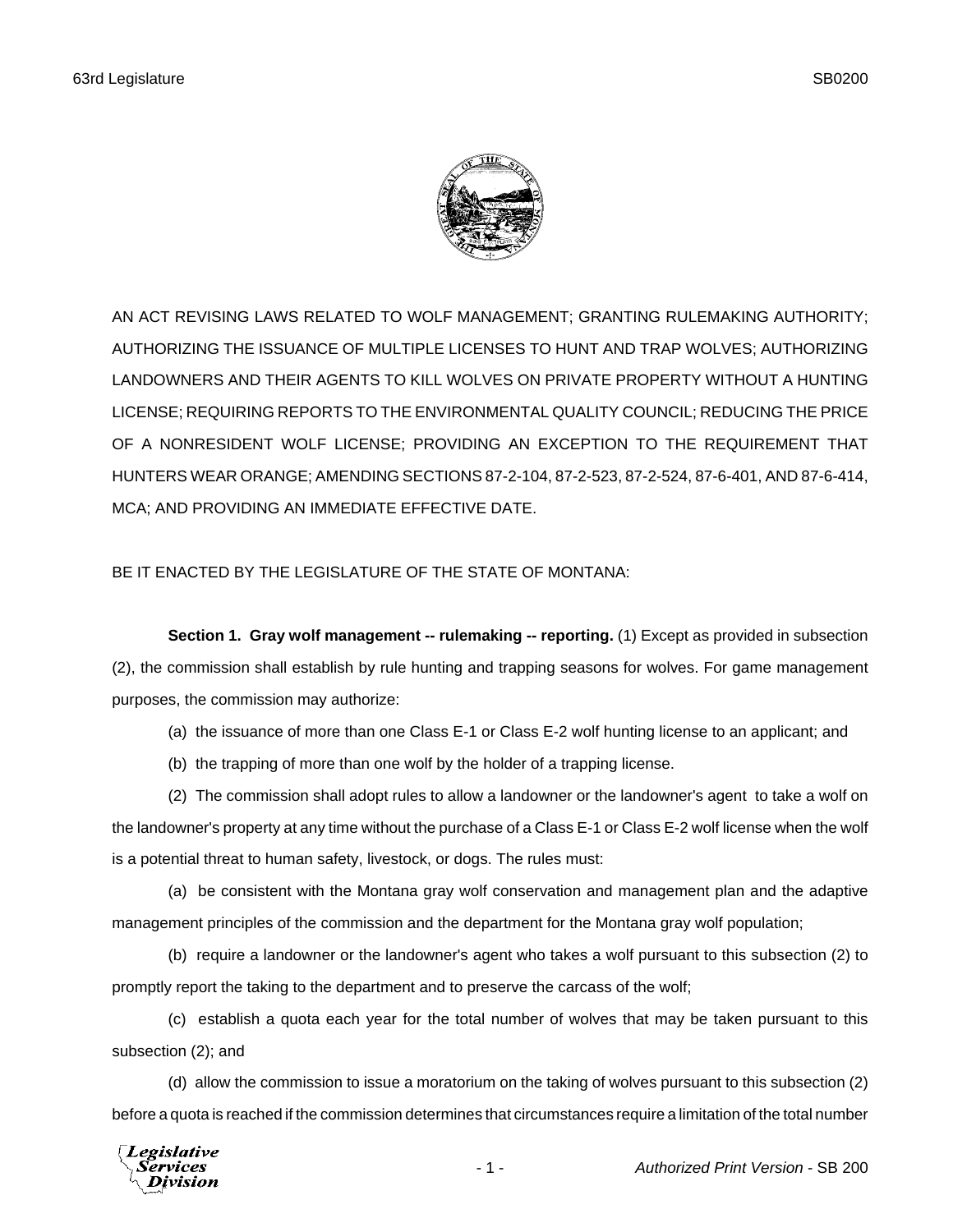of wolves taken.

(3) Public land permittees who have experienced livestock depredation must obtain a special kill permit authorized in 87-5-131(3)(b) to take a wolf on public land without the purchase of a Class E-1 or Class E-2 license.

(4) The department shall report annually to the environmental quality council regarding the implementation of 87-5-131, 87-5-132, and this section.

## **Section 2.** Section 87-2-104, MCA, is amended to read:

**"87-2-104. Number of licenses, permits, or tags allowed -- fees.** (1) The department may prescribe rules and regulations for the issuance or sale of a replacement license, permit, or tag if the original license, permit, or tag is lost, stolen, or destroyed upon payment of a fee not to exceed \$5.

(2) When authorized by the commission for game management purposes, the department may:

(a) issue more than one Class A-3 resident deer A, Class A-4 resident deer B, Class B-7 nonresident deer A, Class B-8 nonresident deer B, Class E-1 resident wolf, Class E-2 nonresident wolf, or special antelope license to an applicant; and

(b) issue a special antlerless moose license, a special cow or calf bison license, or one or more special adult ewe mountain sheep licenses to an applicant.

(3) For all of the game management licenses issued under subsection (2), the commission shall determine the hunting districts or portions of hunting districts for which the licenses are to be issued, the number of licenses to be issued, and all terms and conditions for the use of the licenses.

(4) When authorized by the commission for game management purposes, the department may issue Class A-9 resident antlerless elk B tag licenses and Class B-12 nonresident antlerless elk B tag licenses entitling the holder to take an antlerless elk. Unless otherwise reduced pursuant to subsection (5), the fee for a Class B-12 license is \$273. The commission shall determine the hunting districts or portions of hunting districts for which Class A-9 and Class B-12 licenses are to be issued, the number of licenses to be issued, and all terms and conditions for the use of the licenses.

(5) The fee for a resident or nonresident license of any class issued under subsection (2) or (4) may be reduced annually by the department."

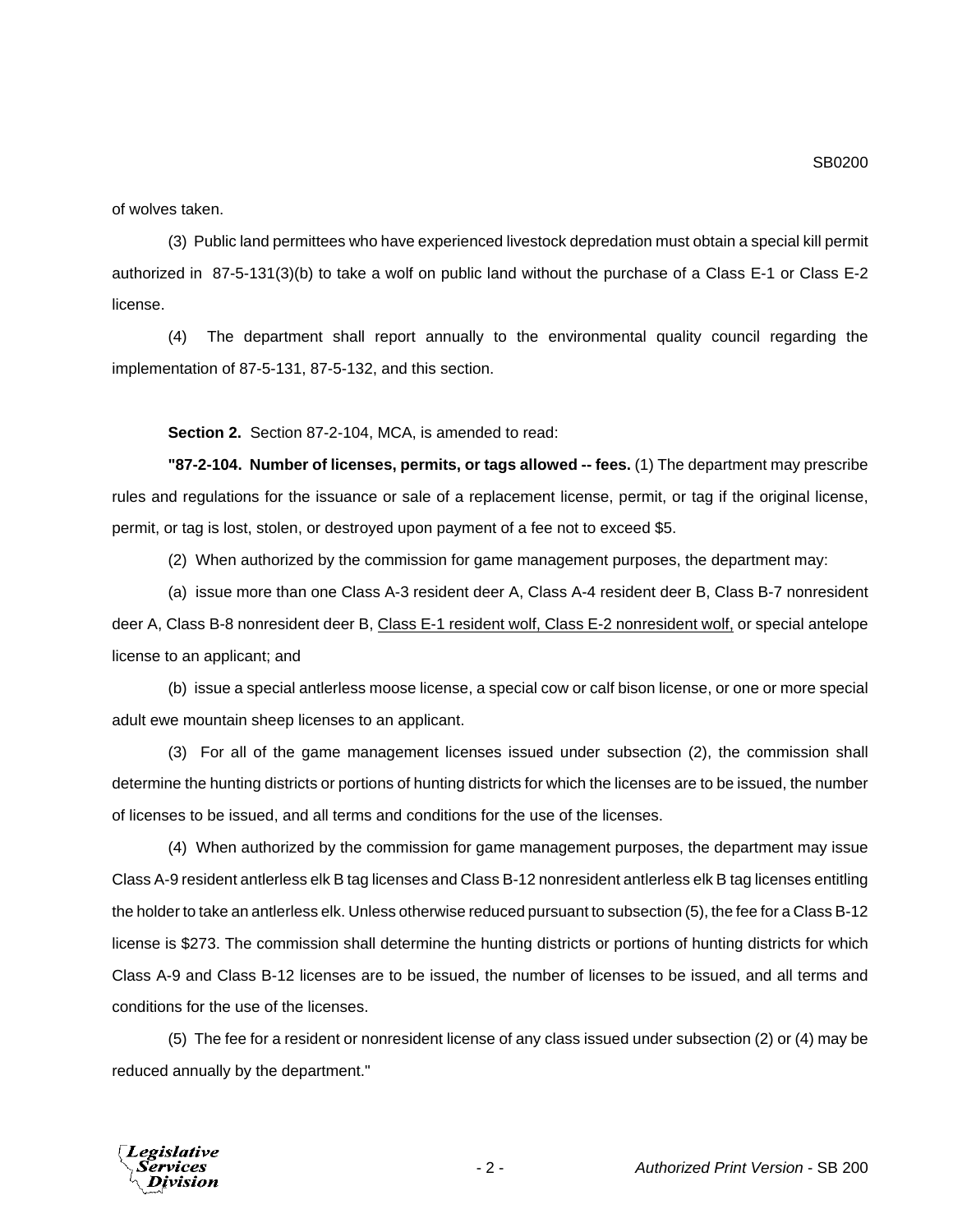**Section 3.** Section 87-2-523, MCA, is amended to read:

**"87-2-523. Class E-1--resident wolf license.** (1) Except as otherwise provided in this chapter, a person who is a resident, as defined in 87-2-102, and who is 12 years of age or older or who will turn 12 years old before or during the season for which the license is issued, upon payment of a fee of \$19, may receive a Class E-1 license that entitles a holder who is 12 years of age or older to hunt a wolf and possess the carcass of the wolf as authorized by commission rules.

(2) A person who purchases a license pursuant to this section after August 31 may not use the license until 24 hours after the license is issued.

 $(2)(3)$  Fees collected pursuant to this section must be deposited and used in accordance with 87-1-623."

**Section 4.** Section 87-2-524, MCA, is amended to read:

**"87-2-524. Class E-2--nonresident wolf license.** (1) Except as otherwise provided in this chapter, a person who is not a resident, as defined in 87-2-102, but who is 12 years of age or older or who will turn 12 years old before or during the season for which the license is issued, upon payment of a fee of \$350 \$50, may receive a Class E-2 license that entitles a holder who is 12 years of age or older to hunt a wolf and possess the carcass of the wolf as authorized by commission rules.

(2) A person who purchases a license pursuant to this section after August 31 may not use the license until 24 hours after the license is issued.

 $(2)(3)$  Fees collected pursuant to this section must be deposited and used in accordance with 87-1-623."

**Section 5.** Section 87-6-401, MCA, is amended to read:

**"87-6-401. Unlawful use of equipment while hunting.** (1) A person may not:

(a) hunt or attempt to hunt any game animal or game bird by the aid or with the use of any snare, except as allowed in 87-3-127 and 87-3-128, set gun, projected artificial light, trap, salt lick, or bait;

(b) use any recorded or electrically amplified bird or animal calls or sounds or recorded or electrically amplified imitations of bird or animal calls or sounds to assist in the hunting, taking, killing, or capturing of wildlife except predatory animals, wolves, and those birds not protected by state or federal law;

(c) while hunting, take into a field or forest or have in the person's possession any device or mechanism devised to silence, muffle, or minimize the report of any firearm, whether the device or mechanism is operated

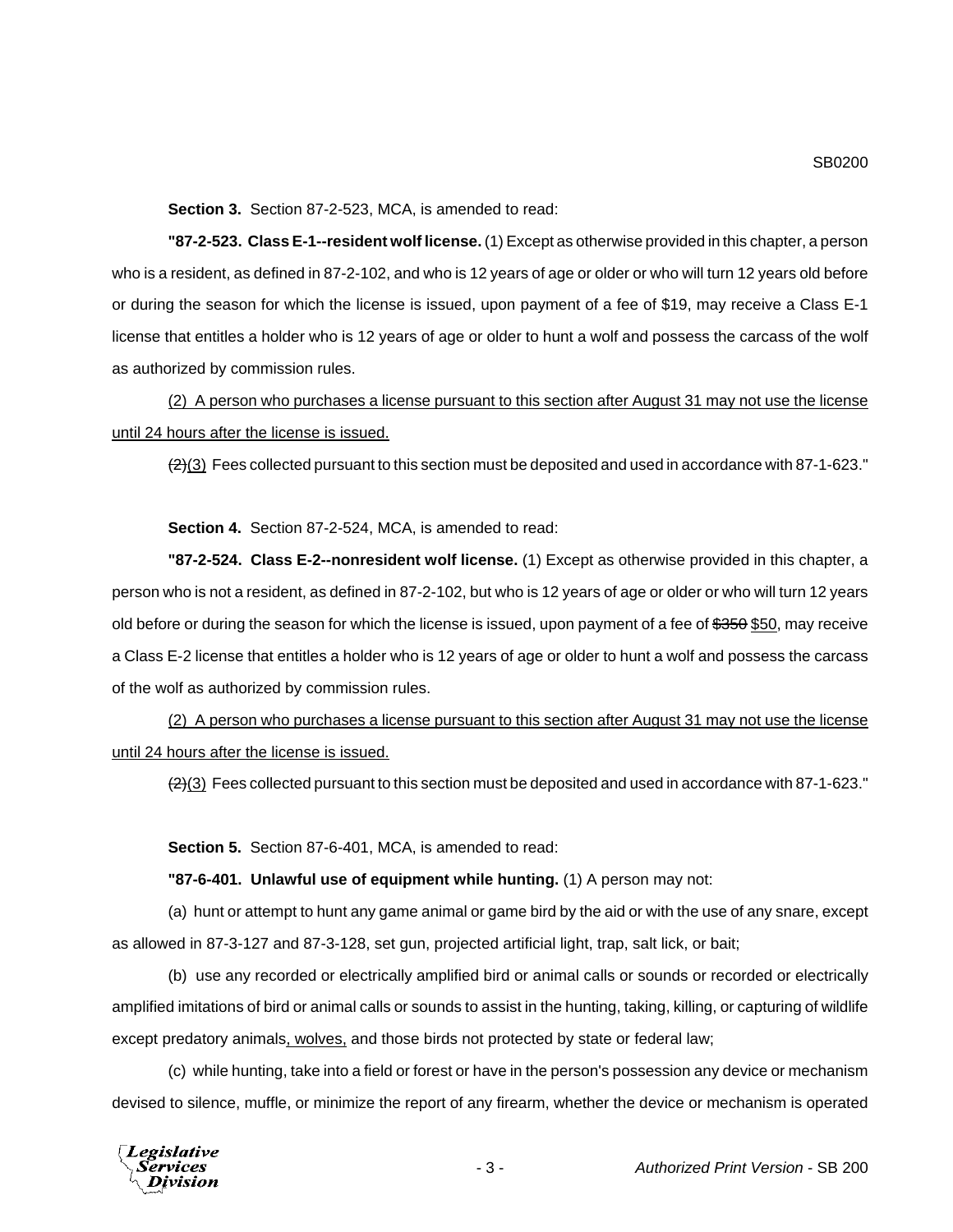from or attached to any firearm;

(d) while hunting, possess any electronic motion-tracking device or mechanism, as defined by commission rule, that is designed to track the motion of a game animal and relay information on the animal's movement to the hunter. A radio-tracking collar attached to a dog that is used by a hunter engaged in lawful hunting activities is not considered a motion-tracking device or mechanism for purposes of this subsection (1)(d).

(e) while hunting, use archery equipment that has been prohibited by rule of the commission;

(f) use a shotgun to hunt deer or elk except with weapon type and loads as specified by the department;

(g) use a rifle to hunt or shoot upland game birds unless the use of rifles is permitted by the department. This does not prohibit the shooting of wild waterfowl from blinds over decoys with a shotgun only, not larger than a number 10 gauge, fired from the shoulder.

(h) use a rifle to hunt or shoot wild turkey during the spring wild turkey season.

(2) A person convicted of a violation of this section shall be fined not less than \$50 or more than \$1,000 or be imprisoned in the county detention center for not more than 6 months, or both. In addition, the person, upon conviction or forfeiture of bond or bail, may be subject to forfeiture of any current hunting, fishing, or trapping license issued by this state and the privilege to hunt, fish, or trap in this state or to use state lands, as defined in 77-1-101, for recreational purposes for a period of time set by the court.

(3) A person convicted of hunting while using projected artificial light as described in subsection (1)(a) may be subject to the additional penalties provided in 87-6-901 and 87-6-902.

(4) A violation of this section may also result in an order to pay restitution pursuant to 87-6-905 through 87-6-907."

**Section 6.** Section 87-6-414, MCA, is amended to read:

**"87-6-414. Failure to wear hunter orange while big game hunting.** (1) Except as provided in subsection (3), a person may not hunt any big game animals in this state or accompany any hunter as an outfitter or guide under any of the provisions of the laws of this state without wearing as exterior garments above the waist a total of not less than 400 square inches of hunter orange material visible at all times while hunting.

(2) As used in this section, "hunter orange" means a daylight fluorescent orange color.

- (3) This section does not apply to a person hunting:
- (a) with a bow and arrow during the special archery season; or



- 4 - *Authorized Print Version* - SB 200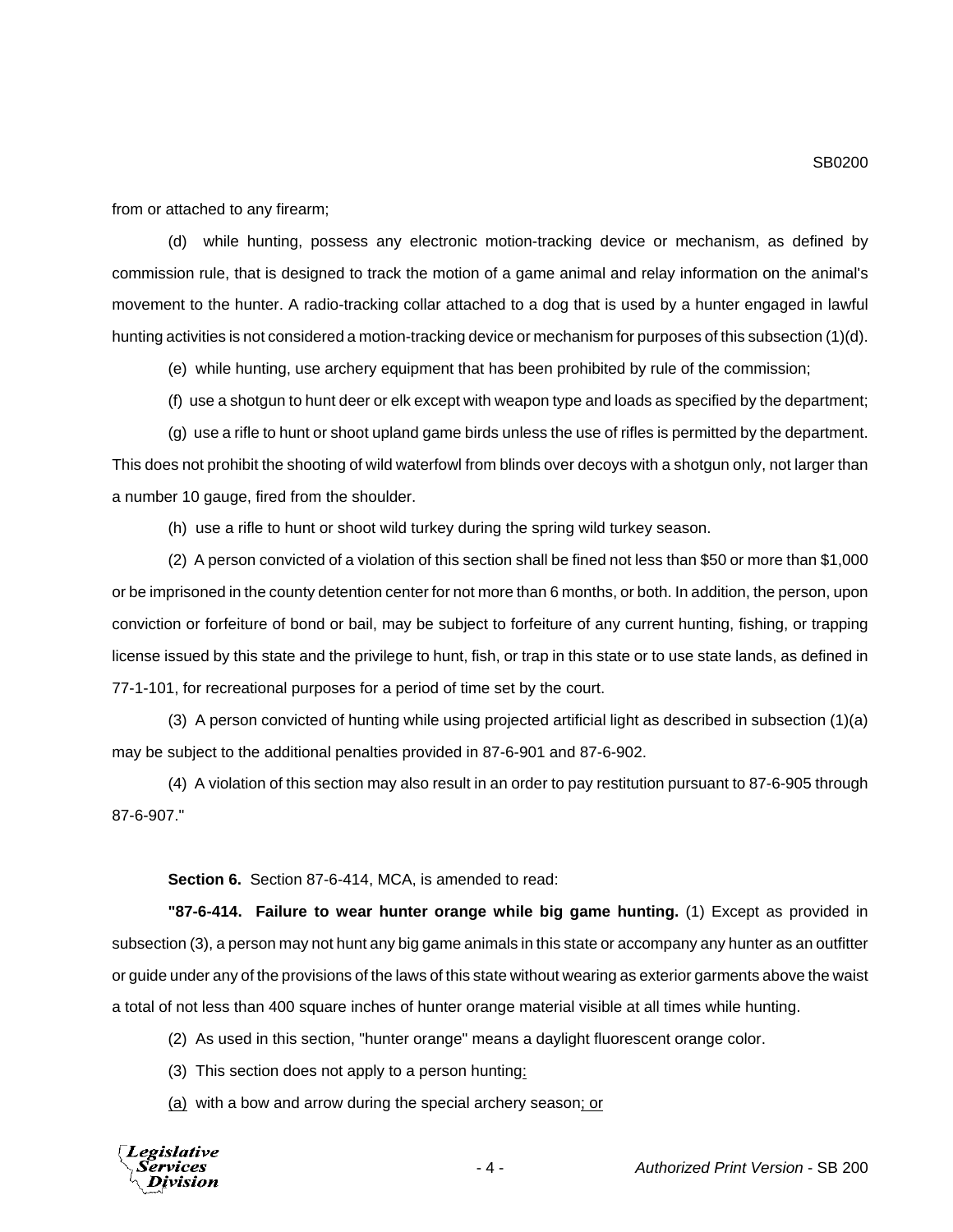(b) wolves outside the general deer and elk season as authorized by commission rules.

(4) The department shall make rules to implement this section.

(5) A person convicted of a violation of this section shall be punished by a fine of not less than \$10 or more than \$20."

**Section 7. Codification instruction.** [Section 1] is intended to be codified as an integral part of Title 87, chapter 1, and the provisions of Title 87, chapter 1, apply to [section 1].

**Section 8. Severability.** If a part of [this act] is invalid, all valid parts that are severable from the invalid part remain in effect. If a part of [this act] is invalid in one or more of its applications, the part remains in effect in all valid applications that are severable from the invalid applications.

**Section 9. Effective date.** [This act] is effective on passage and approval.

- END -

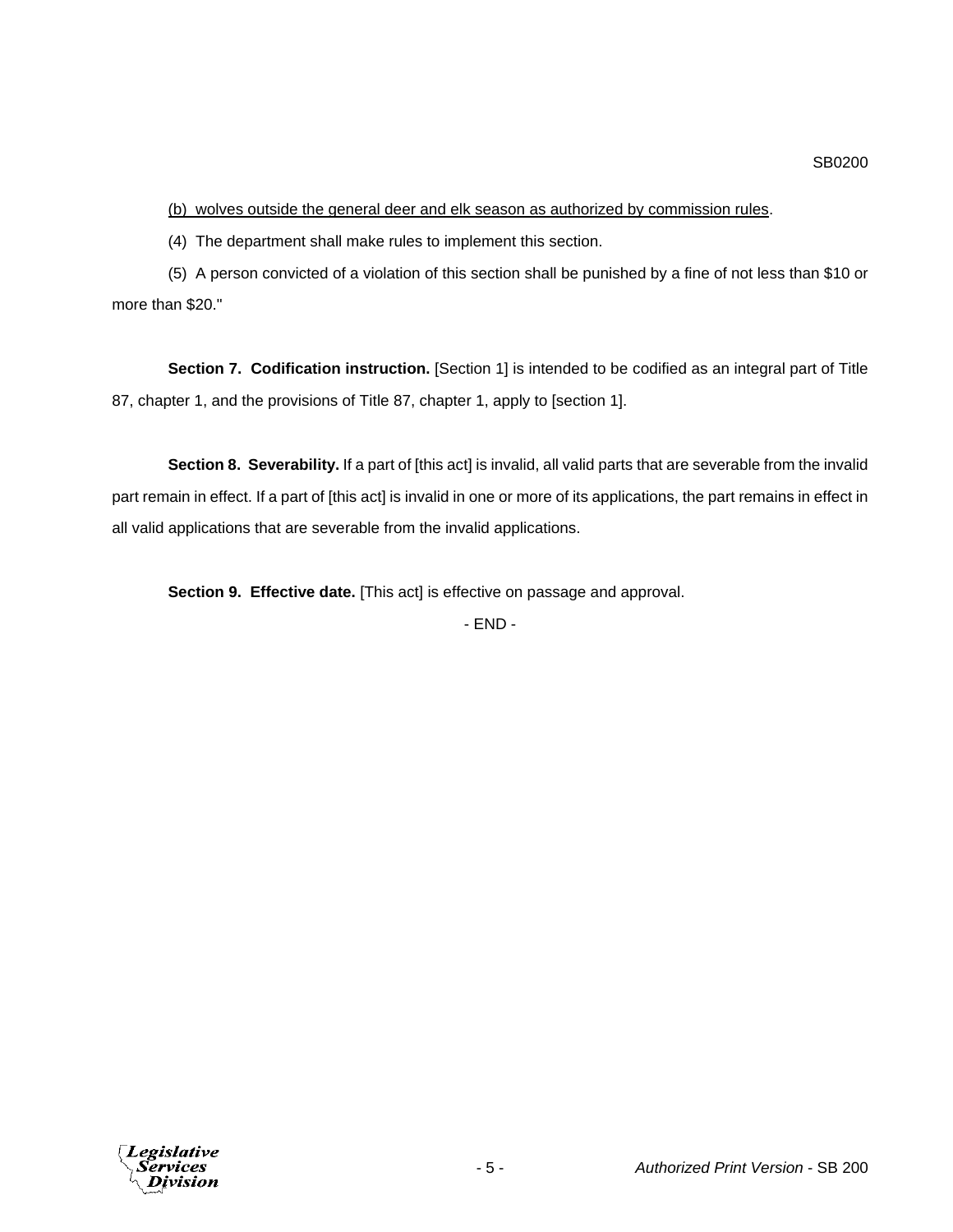SB0200

I hereby certify that the within bill, SB 0200, originated in the Senate.

Secretary of the Senate

President of the Senate

| Signed this | dav     |
|-------------|---------|
| of          | , 2013. |

Speaker of the House

| Signed this | dav     |
|-------------|---------|
| οf          | , 2013. |